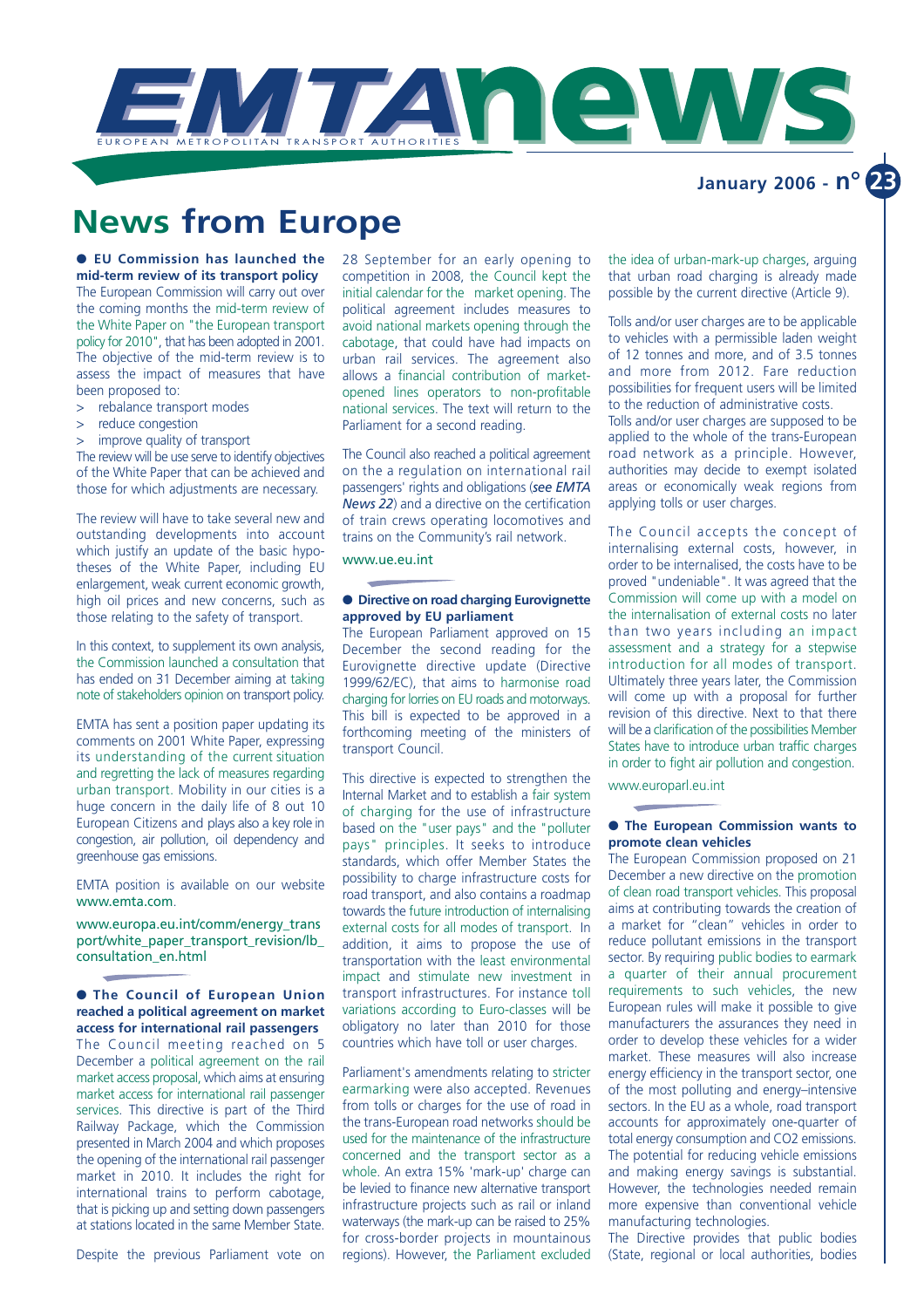governed by public law, public undertakings and operators contracted by public bodies to supply transport services) will be obliged to allocate a minimum quota of 25% of their annual procurement (purchasing or leasing) of heavy-duty vehicles including buses to enhanced environmentally friendly vehicles (EEV). The "clean" vehicle procurement obligations are initially limited to these vehicle categories for which the market shares accounted for by public bodies are significant (approximately 6% in the case of lorries and around one-third in the case of buses).

The number of vehicle procurements

covered by this Directive is about 52.000 in total, split into 17.000 buses, and 35.000 other Heavy Duty. A quota of 25% clean vehicles from the total corresponds to 13.000 vehicles per year of which 4250 buses.

The average price of clean vehicles is about 5-15% higher than that of conventional ones. The exact difference in price depends on the technology. Diesel vehicles upgraded for EEV with catalysers and particulate filters cost about 5% more; Natural gas (CNG) and LPG vehicles cost about 15% more. The difference is expected to decrease by developing markets for clean vehicles due to the economies of scale involved.

The Commission will examine whether, in a second stage, the quota obligation should be extended to include other vehicle categories.

These technologies have been supported by European funding from the research and development programmes and the Structural Funds. The Commission proposal will now be forwarded to the Council and the European Parliament under the co-decision procedure.

europa.eu.int

# **News from the cities**

#### ● **Britain moves one step closer towards the introduction of road pricing**

Transport secretary Alistair Darling said at the Confederation of British Industry (CBI) conference that congestion on roads in cities was one of the biggest threats to economic expansion and local economies in the next 10 to 15 years. CBI estimates the impact of congested road an rail holp-ups at €29 billion a year. Convinced that without more radical measures, including more effective demand management and actively managing traffic flows, road congestion will get worse, Alistair Darling stressed the need to look at road pricing. Department for Transport will help local authorities to develop practical solutions to congestion problems and will support the development of a national road-pricing scheme.

The authorities, West Midlands, Greater Manchester, Tyne & Wear, Cambridge, Bristol, Durham and Shropshire, will share more than €10 million to fund the development of schemes which will form part of the government's study of road pricing feasibility promised last year.

The  $\epsilon$ 10 million is part of a "pump-priming" fund to allow these authorities to prepare more detailed bids for the government's Transport Innovation Fund (TIF). Up to  $\in$ 420 million of TIF monies will be available to a select number of authorities from 2008/09 growing to over €2.9 billion by 2014/15.

#### www.dft.gov.uk

### ● **Towards a connection between Dublin LUAS lines**

The Red Line and the Green Line that entered in service in 2004 constitute Dublin light rail scheme, LUAS. These two lines do not connect: there is a 15-minute walk between Abbey Street on the Red Line and St Stephen's Green on the Green Line. However, tickets bought for a journey starting on one line and finishing on the other are valid for the whole journey. There is a significant public demand to fill this missing link.

The Railway Procurement Agency (RPA) proposed in November a new plan to link the Red and Green LUAS lines. RPA is an independant Statutory Body in charge of securing the provision of light railway and metro infrastructure, acquiring and facilitating the development of land adjacent to any railway works and developing an Integrated Ticketing System in Ireland.

According to RPA, joining the two LUAS line would increase the patronage by 25%. In 2005 more than 20 million passengers have been carried, representing 70,000 passengers a day.

5 options have been studied and will be debated with the local population, businesses and commercial interests prior to further technical investigations.

www.luas.ie ● www.rpa.ie ● www.dto.ie

#### ● **HannoverMobile turns public transport into a full mobility service provider**

The Greater Hannover Transport Association (GVH) manages mobility issues of a 1.1 million inhabitant metropolitan area through an integrated system. It offers a wide range of public transport services provided by four different companies: urban bus, tram, suburban bus, regional trains, and local rapid transit.

However, this level of integration and this range of services haven't been estimated comprehensive enough to fulfil all mobility needs, even if taking in account Park and Ride facilities. In order to better match dwellers' expectations, GVH has launched in December 2004 HannoverMobile, a complete mobility package grouping together public transport, car sharing, taxi, delivery services, cycle invoiced in a unique monthly 'mobility bill'.

The service aims at reducing the number of cars circulating in the streets but also at reducing car ownership. It can also be a lever to improve public transport patronage and to develop new markets for public transport stakeholders.

HannoverMobile service has a monthly price of  $€6.50$  to be added to the public transport annual pass (€50 to €65 per month

depending on the travelling zones) and includes the following services on a unique card:

- > Car rental discount rates and car sharing access: 100 cars in 80 spots
- > Taxi discount rates and cashless payment
- > National rail 25% discount card BahnCard 25
- > Discount rates in secured bike parking facilities – Fahrradstation – and in bicycle stores: repair, rental
- > Special conditions for delivery services, free downtown shopping goods storage
- Dedicated customer service

One year after its creation, 500 people are registered, mainly attracted by the car-sharing service. 25% of them were not yearly pass holders before and a third of them got rid of their car or refrained from buying one.

#### www.gvh.de

#### ● **London helps businesses changing their mobility habits**

TfL is launching three new schemes to assist businesses in providing facilities for staff who want to reduce their dependency on private cars.

Under the new schemes, if companies draw up workplace travel plans which lay out how they will encourage and help their staff to use sustainable transport - like cycling, walking or public transport - in return they can be offered the following incentives:

- Up to £1,000 match funding for facilities including showers, lockers and drying **facilities**
- > Free cycle stands for up to 40 bicycles
- > Trade-price Raleigh bicycles for pool cycle facilities.

As part of a TfL-funded scheme, London boroughs offer free consultations with workplace travel advisors to produce travel plans. These plans can include initiatives to encourage cycling, walking, public transport use, flexible working and teleworking.

www.tfl.gov.uk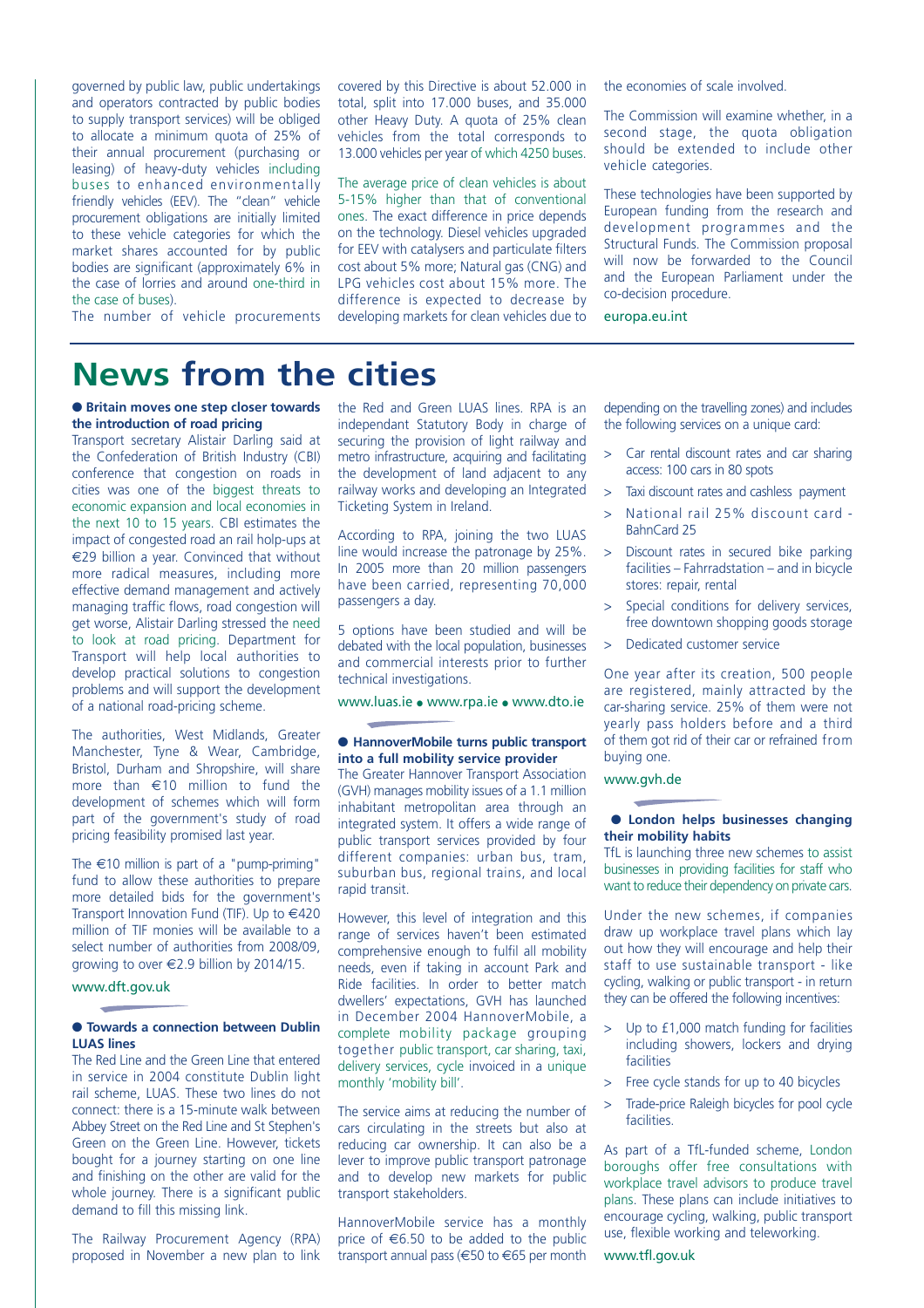#### ● **A circular subway in project for Copenhagen metropolitan area**

The Danish government and the municipalities of Copenhagen and Frederiksberg concluded an agreement for the construction Cityringen, a circular subway consisting of a 17 stationline around the capital. This line will double the number of stations of the current metro network that has opened in 2002 and that will also be extended by 4.5 kilometres to serve the airport by 2007.

The stakeholders have estimated the cost of the project at  $\epsilon$ 2 billion. The construction will be funded by the Danish State (25%), the municipalities of Copenhagen and Frederiksberg (25%) and the remainder will come from operating revenues. The construction will be funded by the Danish State (one third), the municipalities of Copenhagen and Frederiksberg (one third) and the remainder will come from operating revenues. Works will begin in 2009 for a completion in 2017.



www.hur.dk ● www.m.dk

#### ● **Employer-subsidised commuter tickets introduced in the Helsinki metropolitan area**

New employer-subsidised commuter tickets have been introduced in the Helsinki metropolitan area at the beginning of 2006.

The goal of the new ticket system is to increase public transport attractiveness. Employers decide individually whether they acquire the ticket to their employees or not. Employers can also decide the level of the subsidy but they have to pay at least 25 % of the ticket price. This 25 % is tax free for both the employer and the employee. Employees benefit also from the fact that the subsidised tickets are season tickets which are valid round the clock, including evenings, nights and weekends.

Employers are offered a possibility to sign either a direct debit agreement or an invoicing agreement with Helsinki Metropolitan Area Council (YTV). Use of a direct debit season ticket significantly reduces paper work as the ticket price is debited directly from the employer's bank account once a month.

www.ytv.fi

# **News from companies**

#### ● **Keolis wins Kent rail franchise contract, First group wins Thames-link/Great Northern franchise**

UK Department for Transport announced in November several franchise contracts awarding for regional trains.

• The Integrated Kent franchise (IKF) has been awarded to Govia, common subsidy of Keolis and Go Ahead as of 1 April 2006. The IKF will include routes on the national rail network currently operated by South Eastern Trains throughout Kent, parts of East Sussex and South East London. It will also include new high-speed commuter services from St Pancras making use of the Channel Tunnel Rail Link (CTRL) in 2009. This will be the first high-speed commuter service in UK. Journey times for passengers travelling to the centre of London will be reduced by up to 35 minutes. CTRL will help support new housing and economic opportunities in the Thames Gateway area and beyond. Moreover, Govia will run in 2012 the 'Olympic Javelin' rail service linking St Pancras and Stratford in less than 8 minutes, that helped London secure the Olympic Games. The contracts amount to €6.5 billion over 8 years and will lead to significant improvements in the passenger facilities, in the reliability and in the quality of service.

● The Greater Western and Thameslink/ Great Northern franchises have been awarded to FirstGroup plc, the UK's largest surface transport company. These new franchises, worth over £1 billion in revenue per annum, will commence operation on 1 April 2006.

> The new Greater Western franchise, which combines First Great Western, First Great Western Link and Wessex Trains, will commence on 1 April 2006 and run for seven years with a potential extension for three further years. €292 million of investments will be made in train fleet upgrade including interior uplifts, stations enhancement, cycle parking in every station and creation of 1700 car parking spaces.

> The Thameslink/Great Northern Franchise will be renamed First Capital Connect bringing together two key franchises operating across London and the South East. The franchise will run for six up to nine years, depending upon performance targets. €83 million will be invested in station improvements, including upgraded passenger facilities and enhanced passenger information systems, rolling stock enhancement but also in the development of 24-hour airport services to Gatwick and Luton.

www.keolis.com ● www.go-ahead.com www.firstgroup.com ● www.dft.gov.uk

#### ● **Translohr tramway arrives in Clermont-Ferrand**

The French City of Clermont-Ferrand received in December its first Translohr tramway that should enter in service end 2006. This tramway combines road technology and rail technology. On the one hand, it is equipped with tyres that provide high performances in terms of acceleration and braking, noise, and climbing (up to 13%). On the other hand, the vehicle is guided by a central rail sunk into the ground on which a very light load is exerted. The visual impact of this rail is then limited.

The vehicle has a narrow width of 2.20 metres and allows curves with a radius of 10.50 metres. Three lengths are available from 25 metres (STE3) to 39 metres (STE5). The 14 kilometres line will need 20 STE4 vehicles (32 metres long) for a total cost of €44 million. The total cost including the transport system amounts to €115 million while overall cost of the project including urban developments amounts to €290 million.

Clermont-Ferrand is the fourth city having chosen this technology, after the Italian cities of Venice, Padova and l'Aquila. However, no commercial service has been launched yet. Translohr has also signed a contract with Tianjin (China) and wants to promote this technology in Asia by building a training site in Osaka.

www.translohr.com www.letram-clermontferrand.com

### **Agenda**

- **Transport and Social Exclusion: Three Years On** 23 February 2006 - Leeds Town Hall, UK www.thewaterfront.co.uk www.pteg.net
- **Metrorail 2006**  28 - 31 March 2006 Hilton Diagonal Mar, Barcelona, Spain www.rail-world.com/2006/metrorail
- **10th edition of ECOMM** European Conferences on Mobility Management 10 - 12 May 2006 Groningen, The Netherlands www.ecomm2006.nl
- **Global city Forum** 17-19 May 2006 Lyon, France www.globalcityforum.com
- **Intertraffic 2006** 4-7 April 2006 Amsterdam, The Netherlands www.amsterdam.intertraffic.com